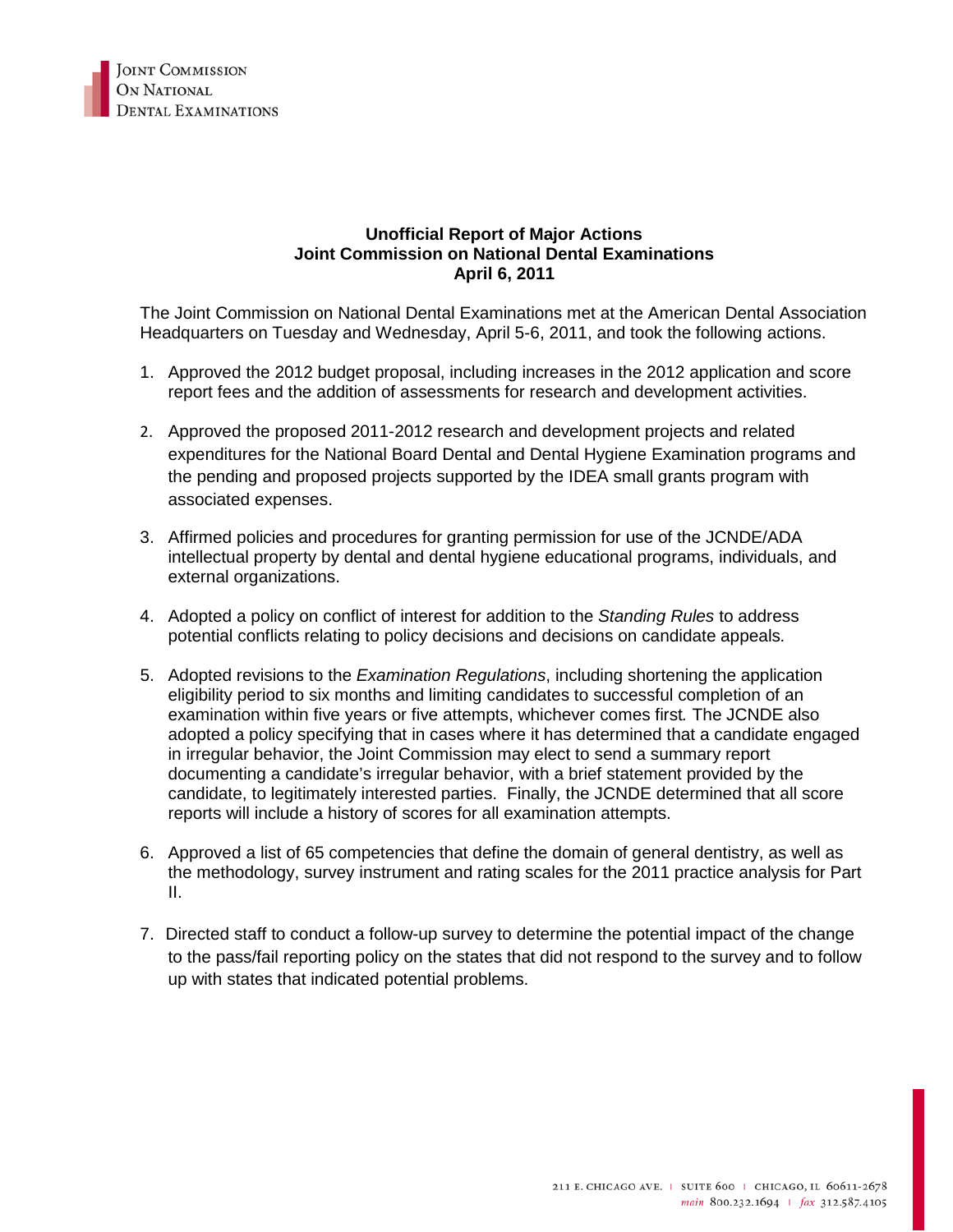8. Approved the following language to be suggested to state boards that may need to update their statutes:

*Prior to issuance of a license, a dental or dental hygiene applicant shall successfully complete the National Board Dental Examinations or the National Board Dental Hygiene Examination by achieving a standard score of 75 or higher, where 75 is designated as the minimum passing standard score by the Joint Commission on National Dental Examinations*.

9. Approved revised language for the proposed new score report formats for the National Board Dental Examination Part I and Part II and the National Board Dental Hygiene Examination for examinations administered beginning January 1, 2012. Additional language will be incorporated as appropriate for the intended recipient, e.g., candidate, state board, or educational program.

*Candidate has achieved a standard score of 75 or higher on the* [name of test] *and has therefore successfully completed requirements for the National Board Certificate.*

*Candidate has achieved a standard score below 75 for* [name of test] *and is required to repeat the examination.*

- 10. Approved the proposed new monthly school report format and the new annual school profile format to provide information to aid schools in identifying areas of relative strength and weakness.
- 11. Adopted the new standard for the National Board Dental Hygiene examinations beginning 2011.
- 12. Adopted new formats for reporting the trends in candidate performance and the statistics related to the quality of recent examinations to the communities of interest.
- 13. Approved the appointment of primary and alternate candidates for new test constructor positions for the National Board Dental and Dental Hygiene Examinations and the appointment of test constructors eligible for reappointment in 2012. The JCNDE also approved the addition of a consultant review TCC whose primary responsibility would be to review the entire Part I exam for cohesion and comprehensiveness.
- 14. Adopted proposed revisions to the dental candidate survey questions for both the National Board Dental and Dental Hygiene Examinations.
- 15. Approved the 2010 editions of the National Board Dental Examinations Technical Report and the National Board Dental Hygiene Examination Technical Report.
- 16. Approved April 24 as the date for the 2013 Joint Commission meeting.
- 17. Elected Dr. Peter Trager as chair and Dr. Stephen Sill as vice chair of the Joint Commission for terms beginning October 2011.